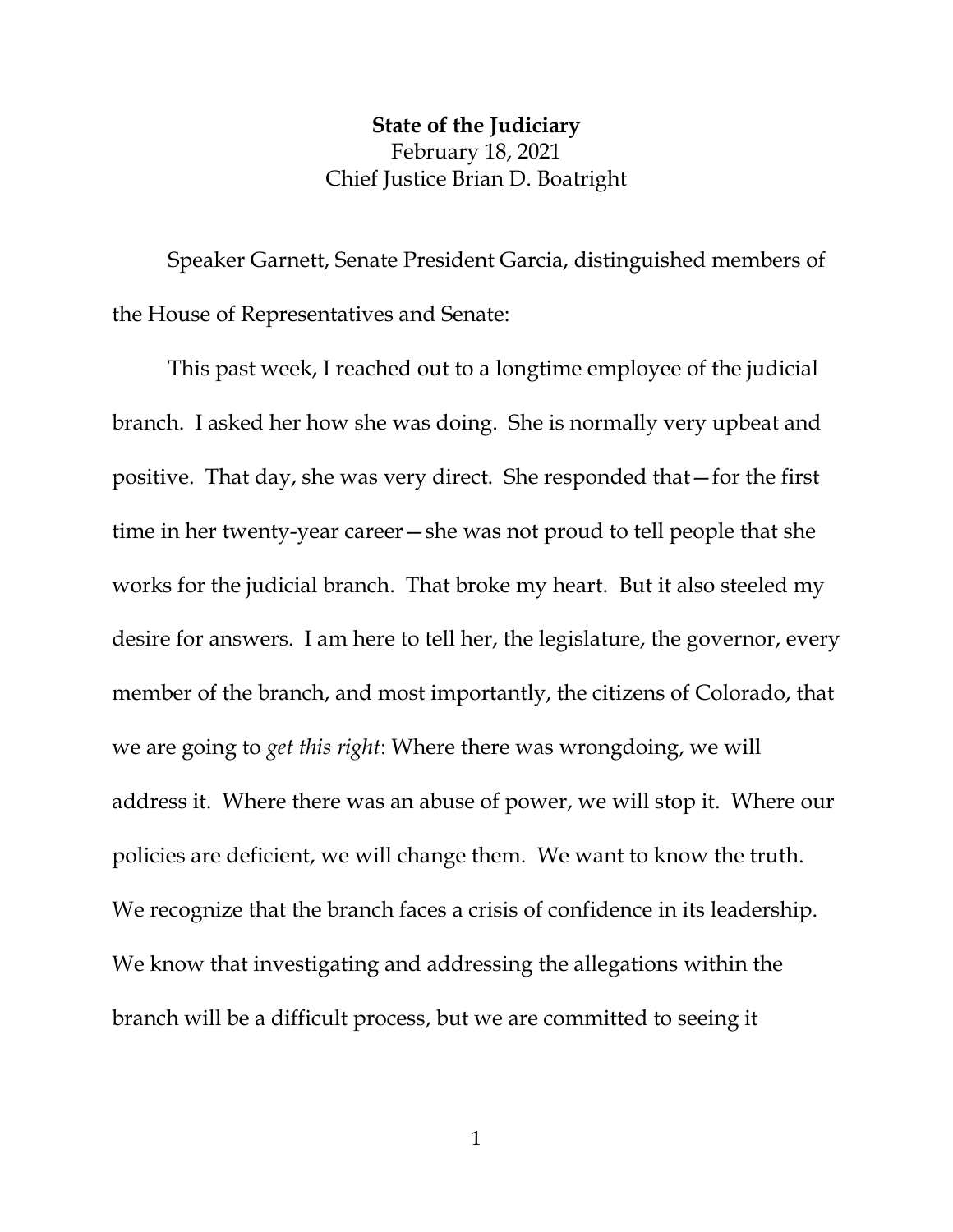through to the end: This will result in a culture change, and we are going to make sure that happens.

When I say "we," I mean every member of the supreme court. While we frequently disagree on the difficult legal issues that come before us, we are united and speak with one voice when we declare our commitment to this cause. When I say "we," I also mean our State Court Administrator, Steven Vasconcellos, who started in that role shortly after the first round of allegations came to light eighteen months ago. When I say "we," I include the leadership team at the State Court Administrator's Office. When I say "we," I also mean the chief judges, court executives, and chief probation officers of courts across the state—all leadership in the branch is committed to ensuring a safe and healthy work environment. With the flood of news in the past couple weeks, it is easy to lose sight of the fact that we have so many dedicated public servants in the branch who care deeply about the citizens we serve. I know that every member of the branch wants answers. I know that every member of the branch wants answers and wants to *get this right*—everyone at the State Court Administrator's Office, every judicial officer, every clerk, and every probation officer. Even though they may not be proud of me at this time, I want to say here that I am proud of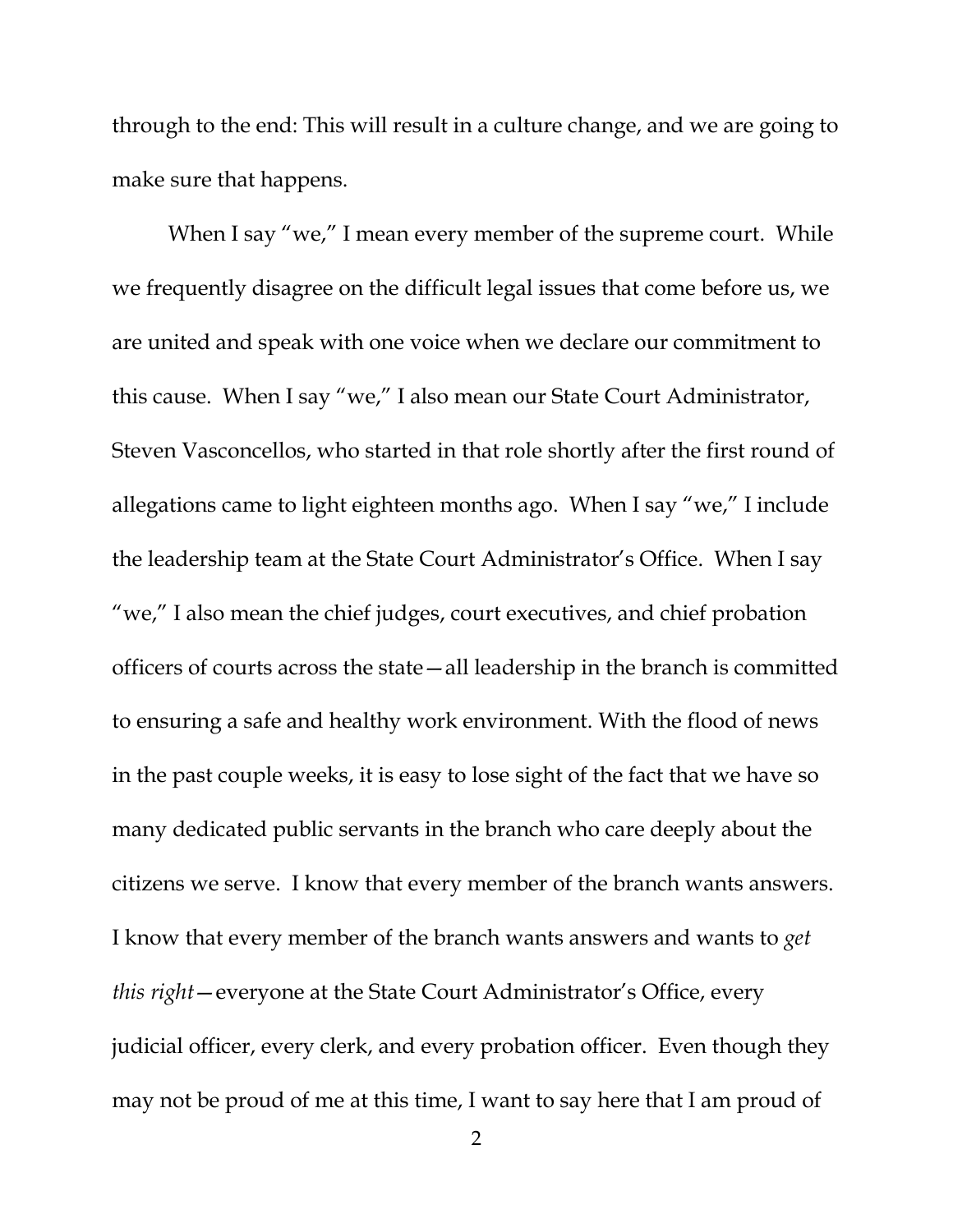each and every one of them. In the end, I want them all to be proud to say that they work for the judicial branch.

We have all heard the claims about the training contract. The document which has been referred to as a memo has been released, and that has been the subject of much conjecture. I am not here to comment on any of the claims and conjecture—except to say that the branch takes allegations of misconduct by judges and staff extremely seriously. The conduct described in the allegations, if accurate, is unacceptable and cannot and *will not* be tolerated. We need to know if human resources investigated any of these allegations, and if they did, what action was taken. And if they didn't investigate the allegations, we need to know why. What we need, first and foremost, is the truth. Therefore, I have requested a full investigation of the circumstances surrounding the contract and an investigation into each and every incident listed in the document. I have asked the Governor, the Attorney General, as well as leaders of both parties in the House and Senate to provide representatives for an independent panel that will draft a request for proposal to first define the scope of the investigation. Per our procurement regulations (we are going to do this "by the book"), that request stays open for thirty days. Then, the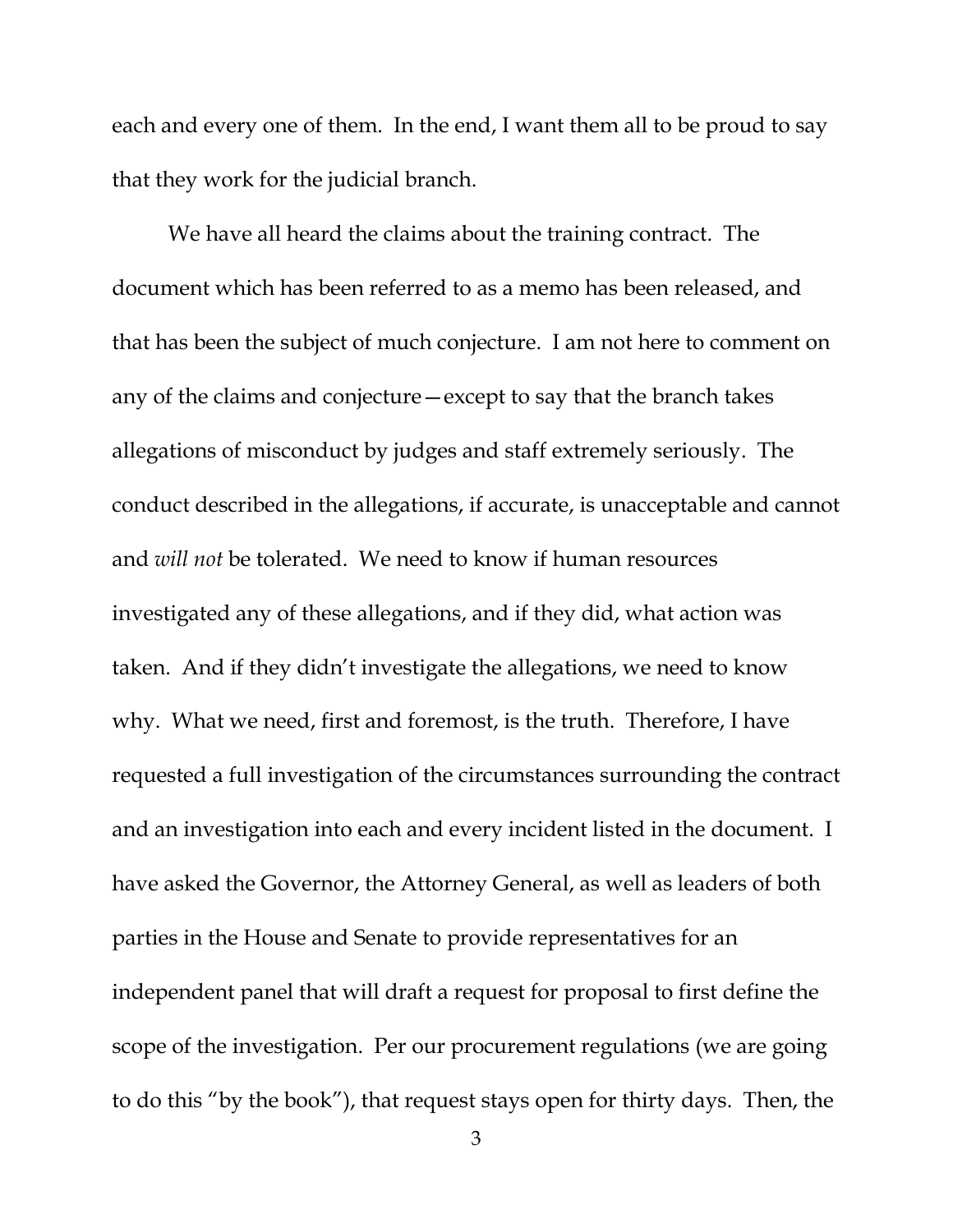panel will meet again and select the independent counsel or counsels from those who submitted proposals. That person or firm will then conduct the investigation. We hope to announce the members of the panel this week.

With this procedure, the judicial branch will not have any say in the selection process. We will cooperate with the investigation and will publicly release the results. We also hope that the investigation will provide specific recommendations for changes that we can make to ensure a safe and healthy work environment for all members of the branch going forward. All we ask is that the independent counsel conduct a thorough, efficient, and fair investigation. Until the investigation is completed and any recommendations are implemented, I am to be made aware of any new allegations of misconduct and kept apprised of the progress of any investigation on a weekly basis.

I said that each and every justice is committed to reform. I would like to tell you briefly who we are—not who we are academically or professionally, but who we are as people. Since we do everything in order of seniority, I will start with the most senior.

First, Justice Monica Márquez. Justice Márquez's roots lie in the San Luis Valley, where the Márquez family has farmed and ranched for several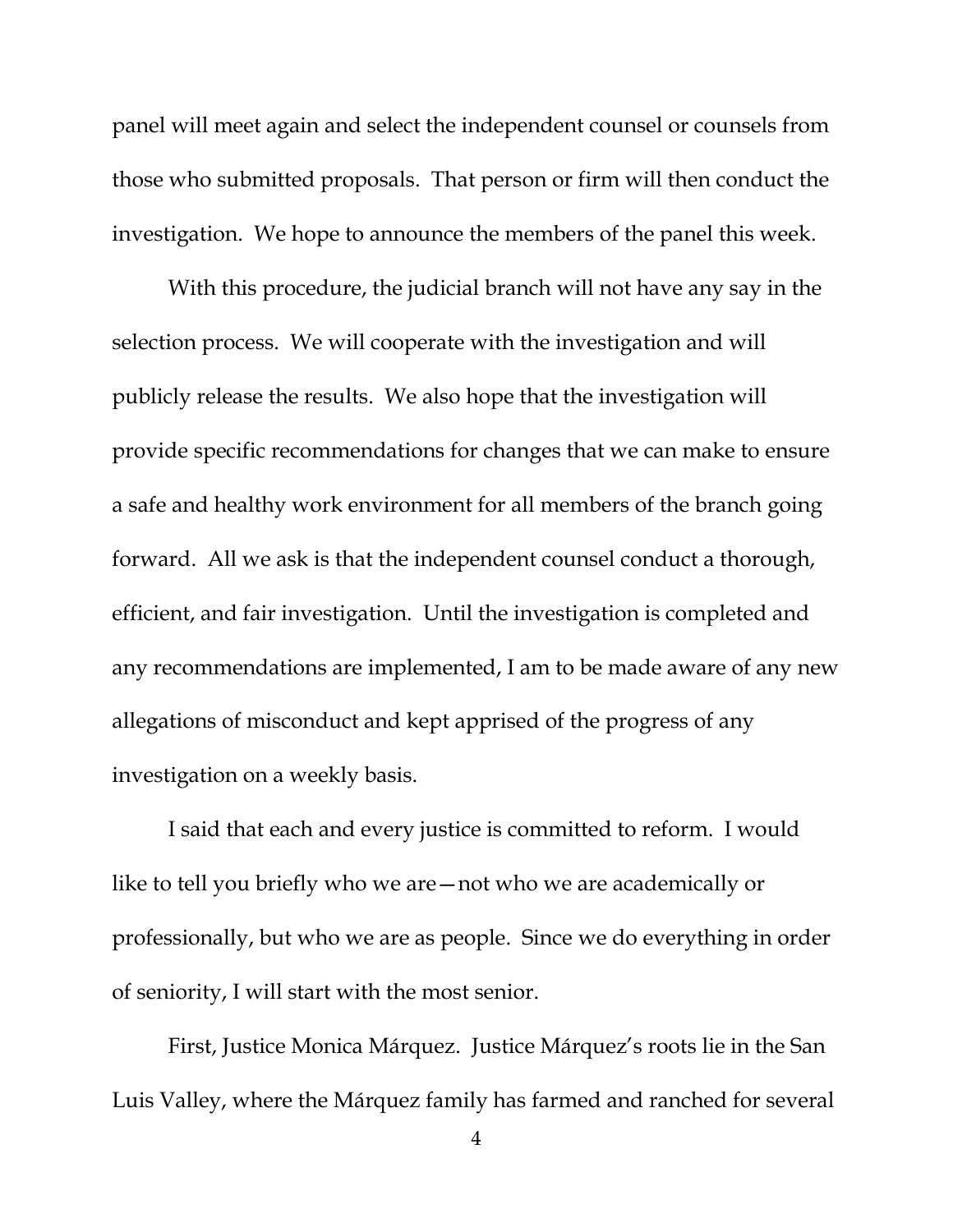generations. She grew up on the western slope and graduated from Grand Junction High School. After college, she served in the Jesuit Volunteer Corps, working with inner city youth. Her teaching and community organizing experiences in underserved communities inspired her to go to law school. Throughout her career, she has worked tirelessly to promote diversity in the legal profession, and she engages regularly with diverse youth, law students, attorneys, and judges to build an inclusive legal community in Colorado.

Second, Justice Will Hood. Justice Hood and his wife, Diana, moved to Denver more than thirty years ago with a desire to put their new law degrees to use for the public good. Will has spent twenty-four years as a government lawyer or judge. When he was last in private practice, he was the firm's pro bono coordinator. Diana has spent twenty-nine years working at Legal Aid or running a non-profit that helps abused children. They are most proud of their two adult daughters, one of whom is a legislative aide combatting climate change and one of whom is training to become a wildlife rehabilitation specialist.

Third, Justice Richard Gabriel. Justice Gabriel grew up in a workingclass family in Brooklyn, New York. He is the first generation in his family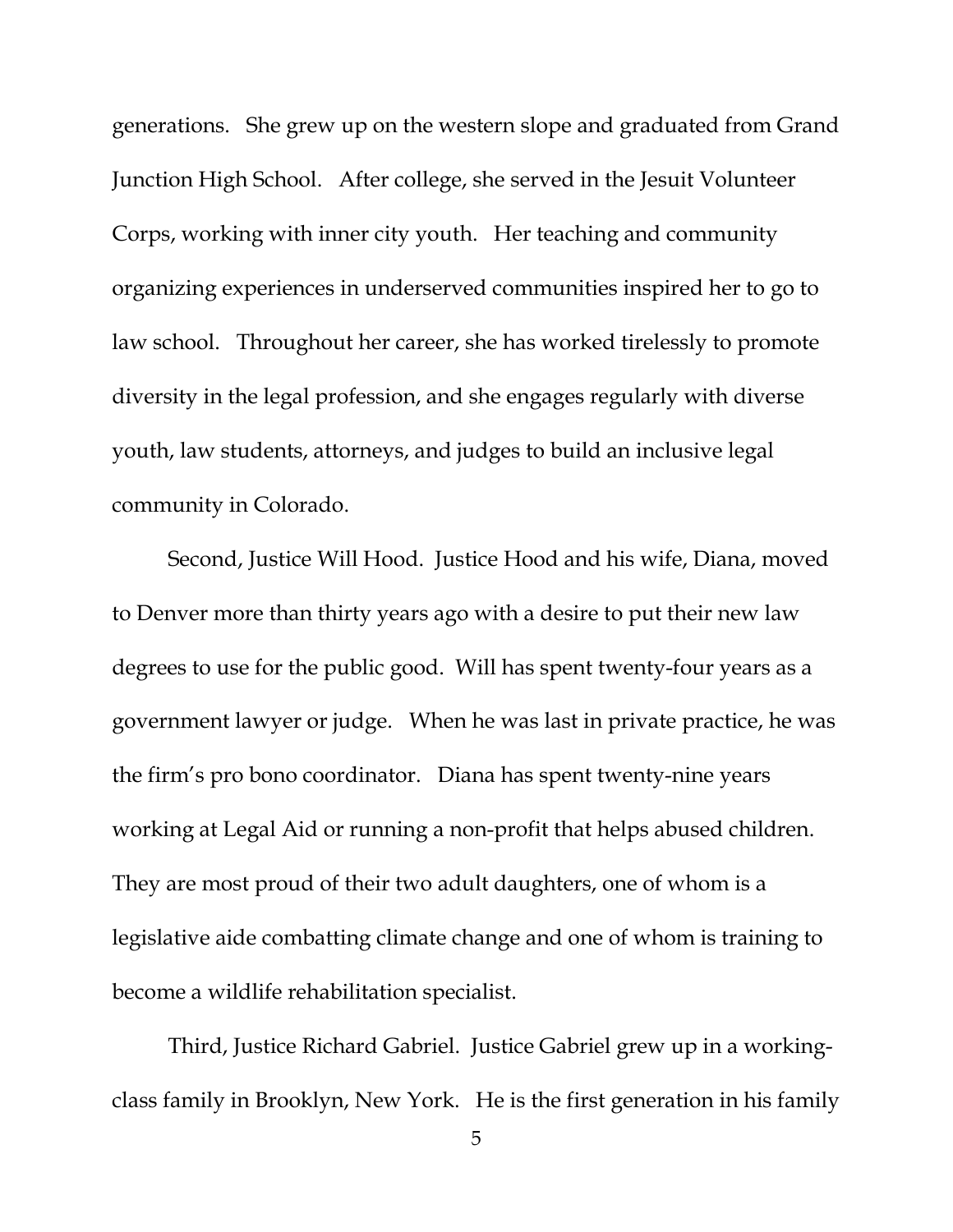to go to college. Because he was able to attend college and then law school only with the help of significant financial aid, he has devoted his over thirty-year career to "paying it forward," mentoring countless students and young lawyers, educating the public about the judiciary through the Our Courts civic education program, and promoting professionalism and civility among the bench and bar. Additionally, you can't introduce Rich without noting that he has played the trumpet professionally for almost fifty years.

Fourth, Justice Melissa Hart. Justice Hart grew up in the Park Hill neighborhood in Denver, where she and her family still live today. She was appointed to the court in 2017. For eighteen years before joining the court she taught at the University of Colorado Law School, where her scholarship, teaching, and public service work were focused on antidiscrimination and access to justice. She has carried those commitments with her to the bench. In 2018, Justice Hart helped launch Legal Entrepreneurs for Justice, an affordable law practice incubator committed to training lawyers who will serve low- and moderate-income Coloradans. She had continued to teach at CU and now also teaches at DU, where her class this semester focuses on access to justice issues.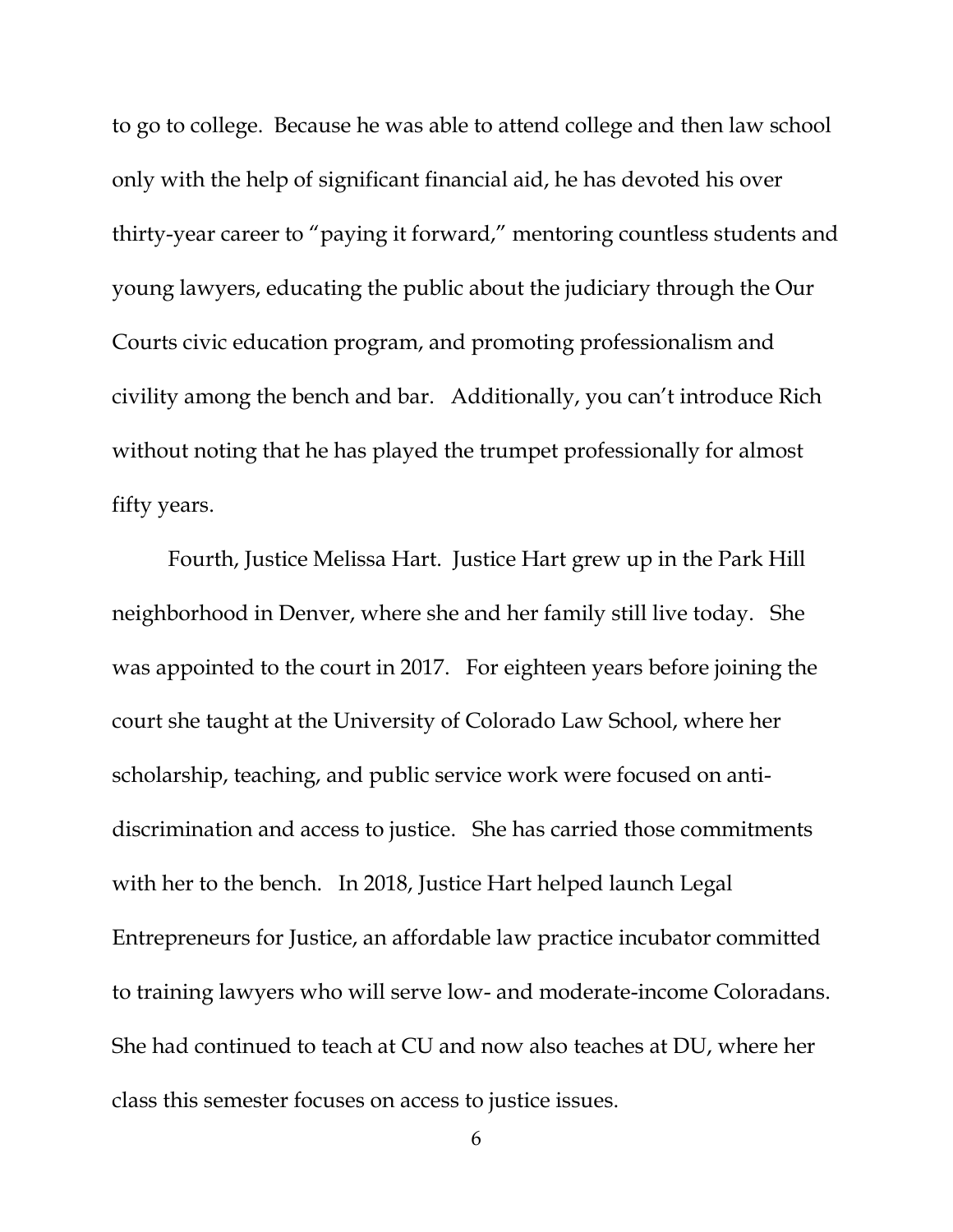Fifth, Justice Carlos Samour. Justice Samour was born and raised in El Salvador. When he was thirteen, political unrest forced him, his parents, and his eleven siblings to flee the country. After receiving a death threat, the family packed what they could in their van and left El Salvador forever. With visas in hand, they made the five-day journey to Colorado. When they arrived, they could not speak English, were in culture shock, and only had what they packed in their van. Today, Carlos volunteers at Centro San Juan Diego as part of the Our Court program, teaching citizenship classes to Spanish-speaking immigrants, just like the classes he and his family took when they became citizens. Before joining the court, Carlos was a district court judge in Arapahoe County, where he presided over the Aurora Theater shooting trial.

Finally, Justice Maria Berkenkotter. Justice Berkenkotter is our newest member of the court. As my first official act as Chief Justice, I had the pleasure of swearing in Maria on January 4. She is a former trial court judge and chief judge in the 20th Judicial District, who has spent years working with stakeholders to develop innovative programs that address public safety, mental health, and substance abuse issues, as well as to improve court operations. Maria has two daughters who are also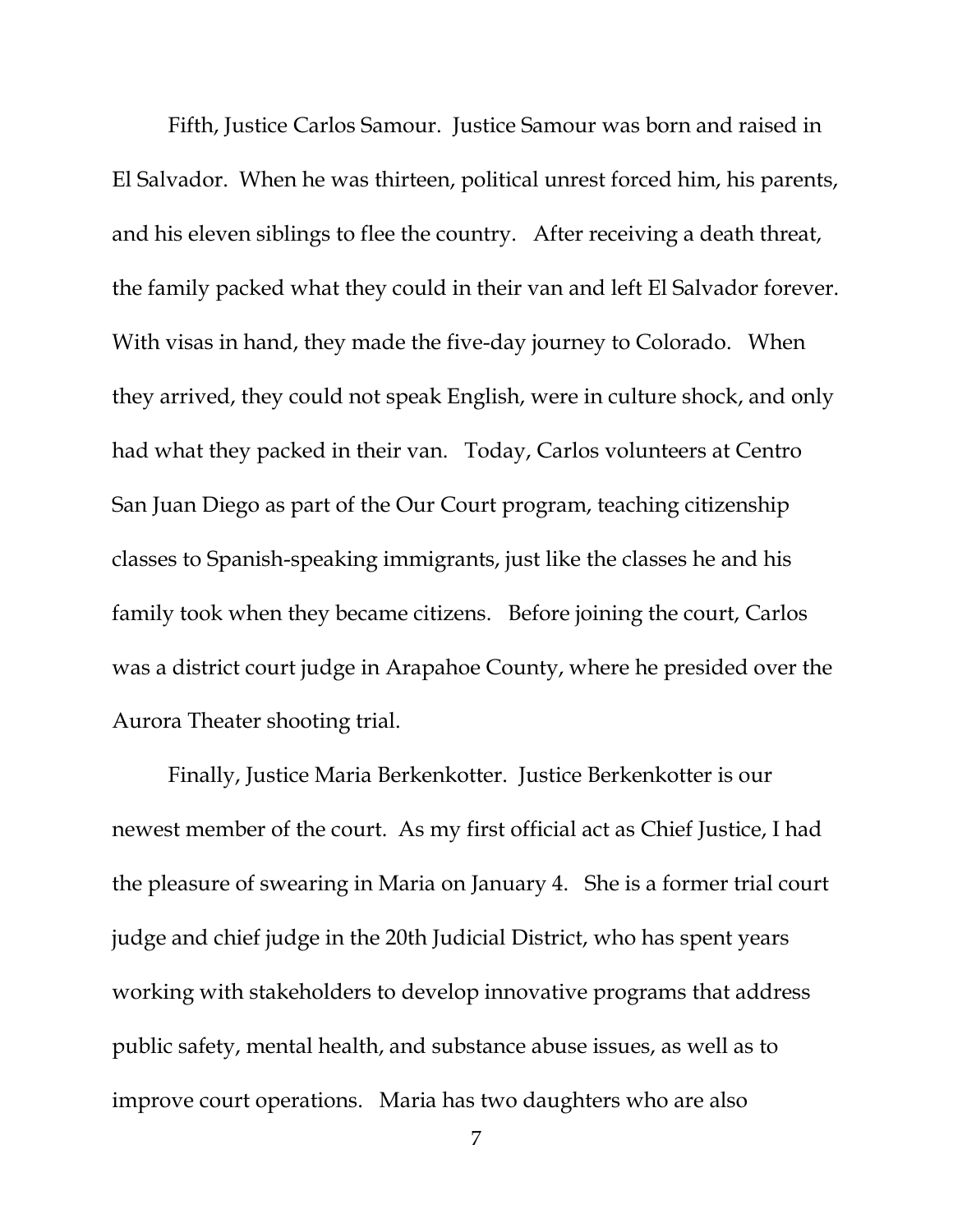interested in the law—one was sworn in to the bar in the fall of 2019, and one will start law school this fall.

At the risk of appearing selfish, I would also like to tell you who I am, since I have given you my personal commitment to lead this culture change. I am a Colorado native. I grew up the Wheat Ridge/Edgewater area and am a proud Jefferson High School Saint. I decided I wanted to be a lawyer when I was five years old after my dad—who was a lawyer—took me to work one day. He took me to an adoption, and I remember that he made the two people involved so happy—I thought he was like Santa Claus. After that, I never thought of being anything but a lawyer, just like my dad.

Flash forward twenty-five years or so, and I am in court trying a case. At one particular hearing, the judge treated me very badly, very intemperately. I remember thinking that even if the judge was right on the law, there had to be a better way of communicating. That was the first day I thought of becoming a judge. A few years later, I had another experience that cemented that desire. I prosecuted a murder case that dragged on for about two years due to the defendant's significant mental health issues. Ultimately, the jury convicted the defendant of first-degree murder. As a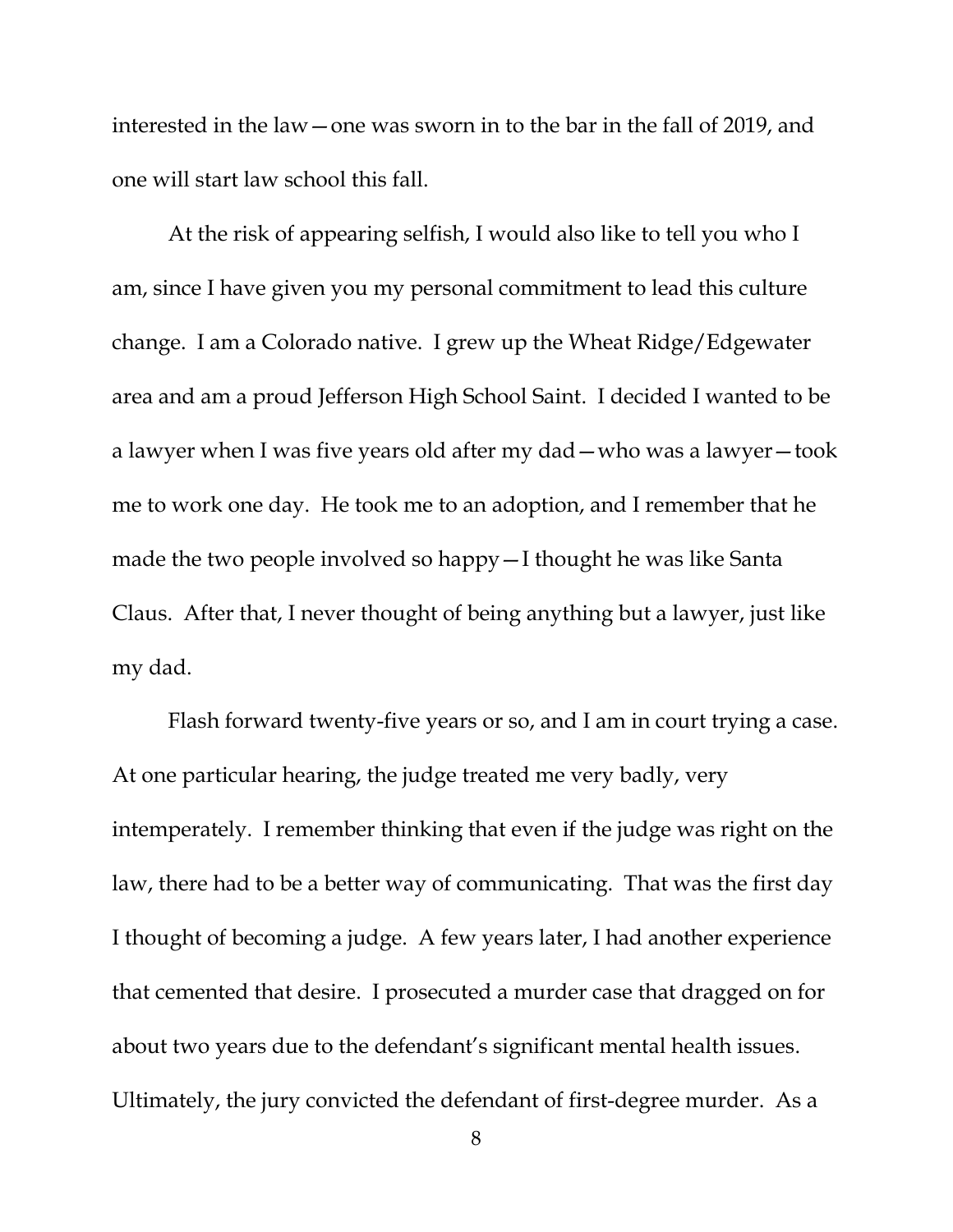result, the only sentencing option available to the judge was life in prison. I should note that this took place before the Victim's Rights Act was enacted. When I asked the judge if the victim's family could speak prior to sentencing, the judge—who happened to be an excellent judge unfortunately denied the request, announcing that the court did not have any discretion regarding the sentencing. I will never forget the faces of the victim's family. That day, I decided that I wanted to become a judge, and I promised myself that if that ever happened, I would do everything in my power to let people know that I cared and that I truly listened. A few years later, I was appointed to the district court in Jefferson County. That was twenty-two years ago. And treating everyone with dignity and respect to the very best of my ability has been the cornerstone of my judicial philosophy. And becoming chief justice didn't change that. That is why I am serious about getting answers. Because, at heart, all of this is about how people are treated.

Approximately eighteen months ago, our court realized that we had significant issues within the Department that required immediate action. While the culture problems were not caused by any specific individual – and I am not blaming anyone—we realized that change was necessary. As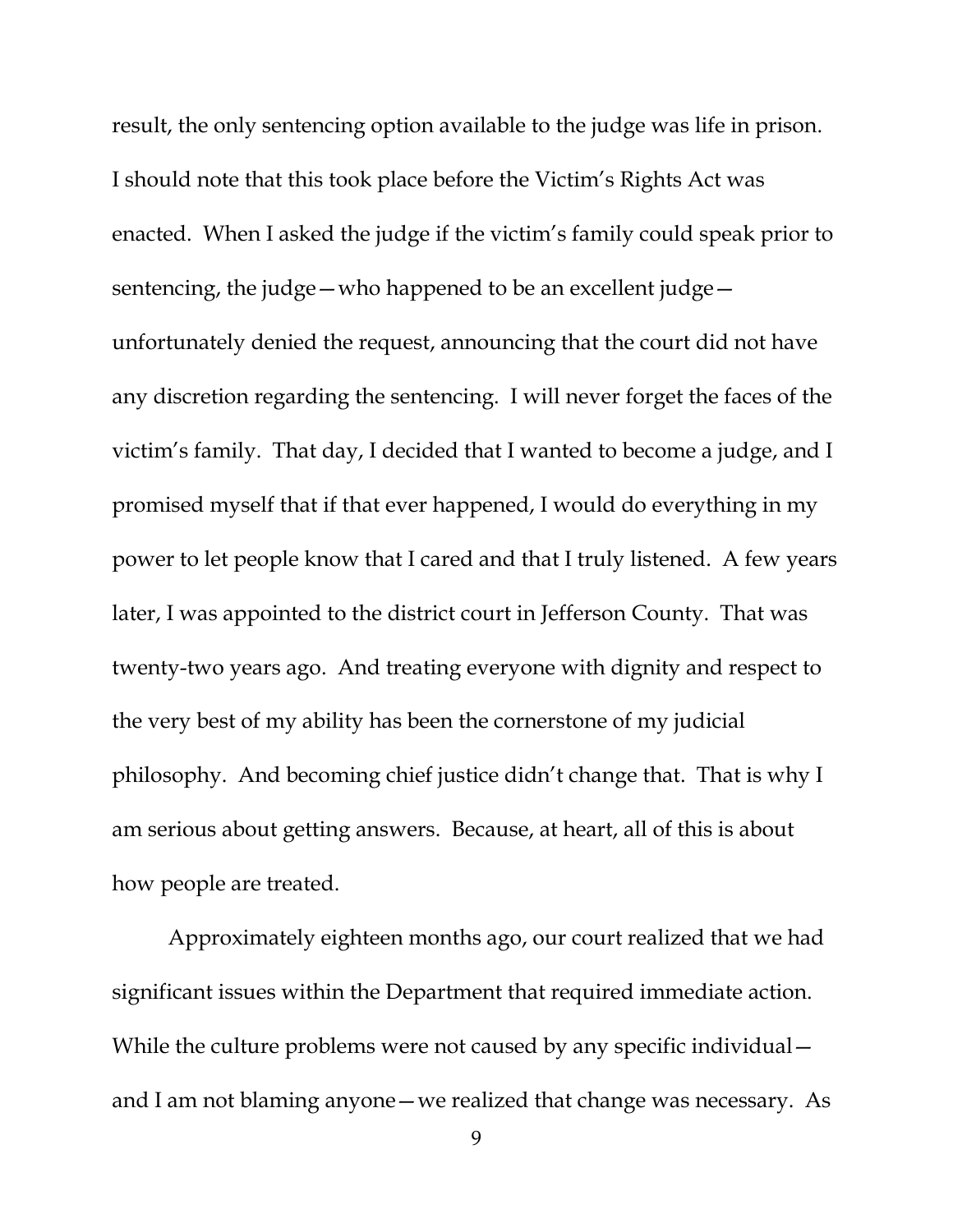a result, since that time, almost the entire SCAO leadership team has been replaced. First, Steven Vasconcellos became the new State Court Administrator. We selected him after a national search. During that process, we engaged all members of the branch and solicited their thoughts on the finalists' vision statements as well as their thoughts after in-person and virtual town hall appearances. We made every attempt to run a transparent process. Since that time, we also hired a new Director of Finance, a new Director of Court Services, and we are in the ongoing process of hiring a new Director of Human Resources.

Next, our court changed how we handle administrative responsibilities. Traditionally, the chief justice handled all of the administrative responsibilities, and the rest of the court received reports on various actions. While the goal of insulating a majority of the court from matters on which it might ultimately have to render a decision was laudable, it was not workable. We realized that we all needed to be much more involved in the running of the branch. We were too disconnected from the employees. As a result, we decided to assign justices to the different departments or functions within the branch. Justice Márquez is assigned to the clerks of court, Justice Hood to financial, Justice Gabriel to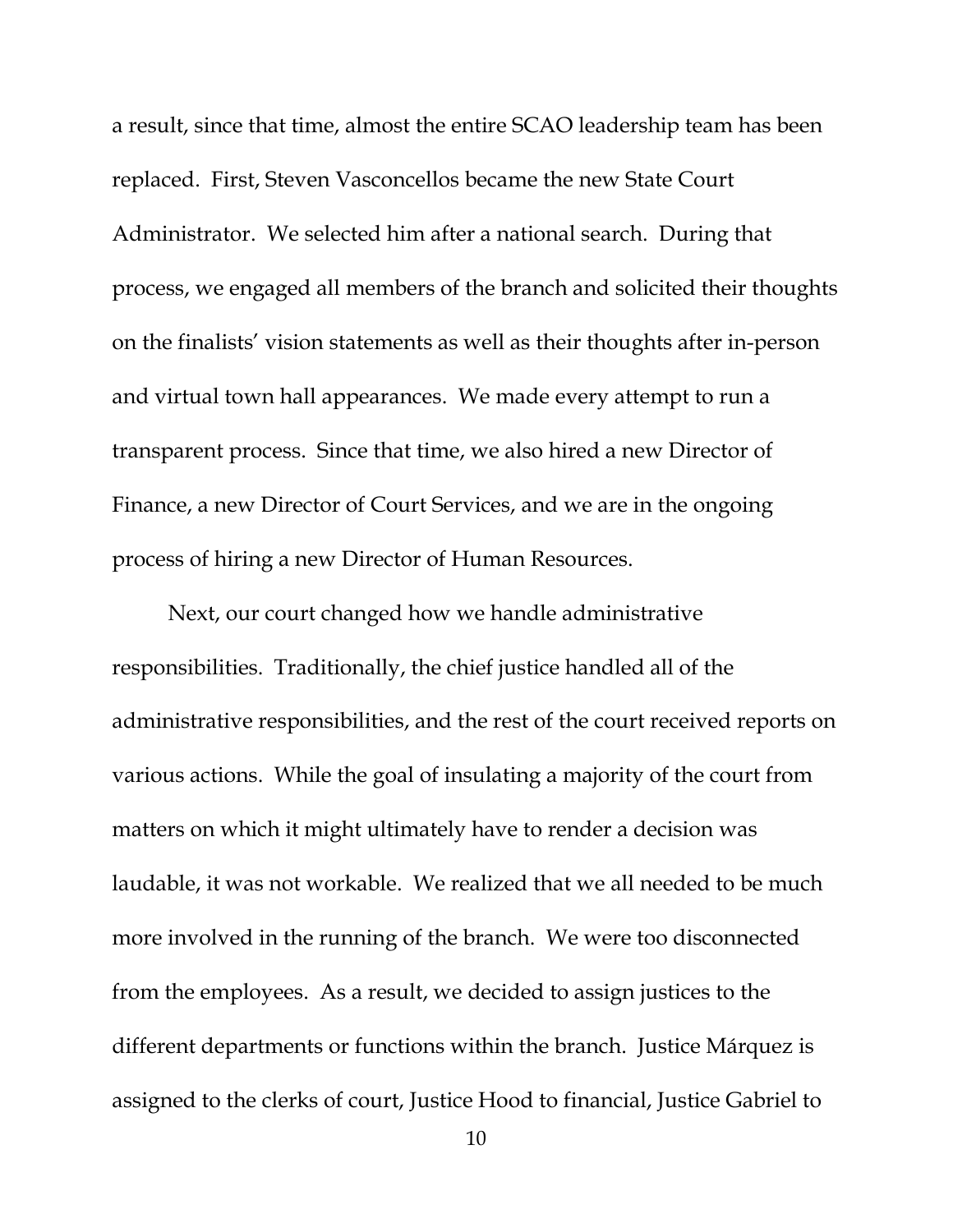IT, Justice Hart to the court executives, and Justice Samour to human resources. We are going to let Justice Berkenkotter get her legs under her before we give her an assignment. At the time, I remained the liaison to probation. We implemented this system to not only improve the flow of information but also to hopefully develop relationships with the employees of the branch. We realized that important information was not getting to the chief justice or the court. If information needed to reach leadership, we wanted our people to feel comfortable approaching and talking with us. In addition, we instituted rotational terms for our chief justice. Justice Márquez will be the next chief. We did this, in part, to keep fresh eyes on things. We now embrace the philosophy that seven brains are better than one and fourteen ears are better than two: There is a real benefit to relying on the collective wisdom and experience of all seven justices.

I would be remiss if I didn't recognize another crisis around how our minority communities perceive their treatment in the criminal justice system. To that end, we also stepped up our efforts to help diversify the bench. We feel that is an important part of enacting real, lasting change. One of the best ways to ensure equal justice for all is to have judges that reflect the communities they serve. Too that end, five years ago, several of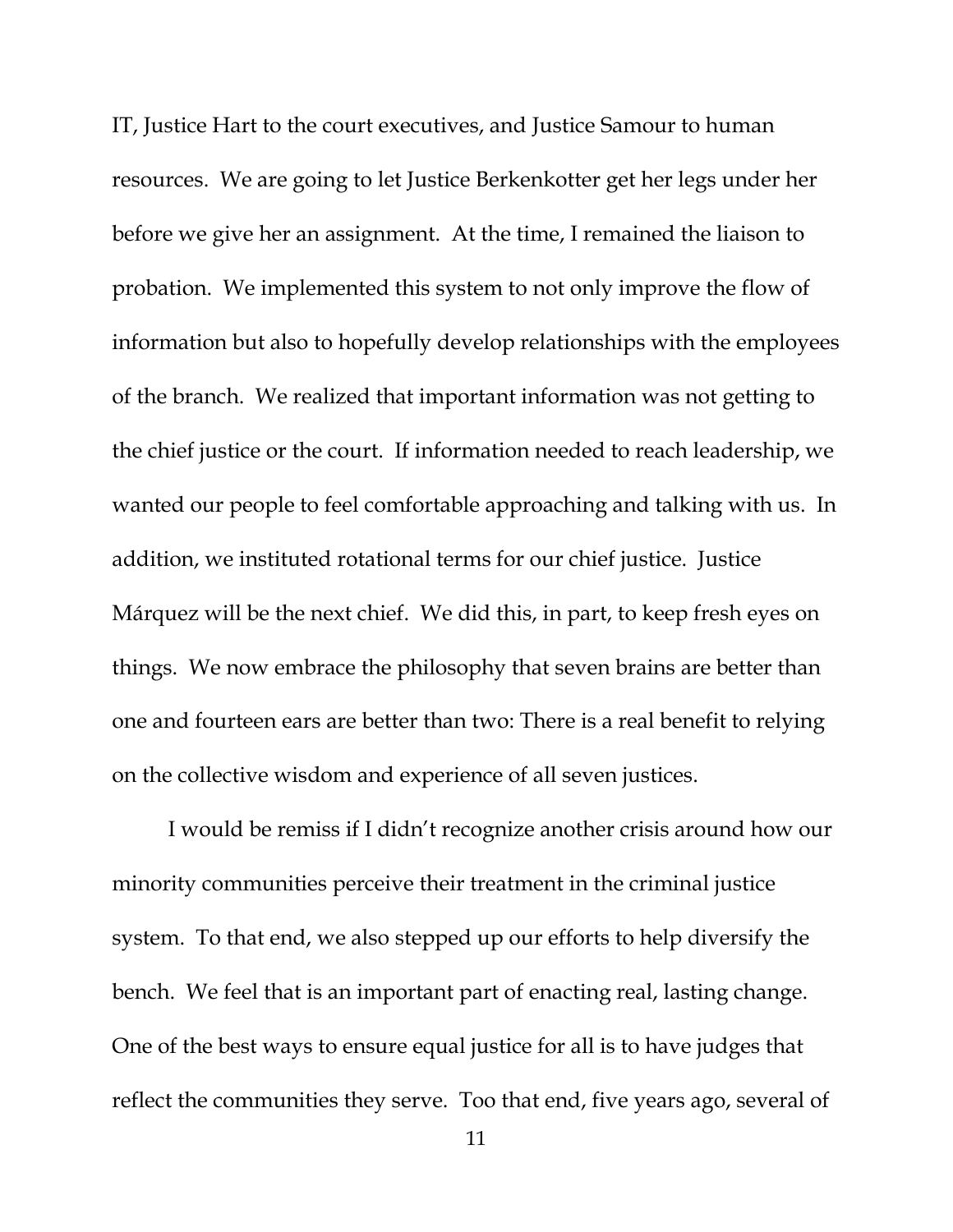our justices formed a "Bench Diversity Dream Team" through Colorado's Center for Legal Inclusiveness. The Bench Dream Team became a vehicle to encourage diverse lawyers to consider a career on the bench and to help them navigate the judicial application process. Bench Dream Team members have volunteered countless hours hosting informational sessions, meeting with potential applicants, and conducting mock interviews. As part of the Dream Team's efforts, Justice Márquez teamed with the Center for Legal Inclusiveness, the diverse bar associations, judges, nominating commission members, and 9News alum Adele Arakawa to produce a training video for new nominating commission members. Among other things, that video teaches commissioners how to combat implicit bias.

Retired Judge Gary Jackson, through his tireless work, made diversifying the bench an urgent priority. Representative Leslie Herod suggested that we hire a Judicial Outreach Coordinator, who would help identify and recruit diverse candidates to the bench. Because of the hard work of the Bench Dream Team; Judge Jackson; Representative Herod; Sumi Lee, our outreach coordinator; Patty Jarzobsky; and many, many others, we have made some inroads. I am proud to say that Governor Polis appointed more Black women to the bench—five—in the one-year period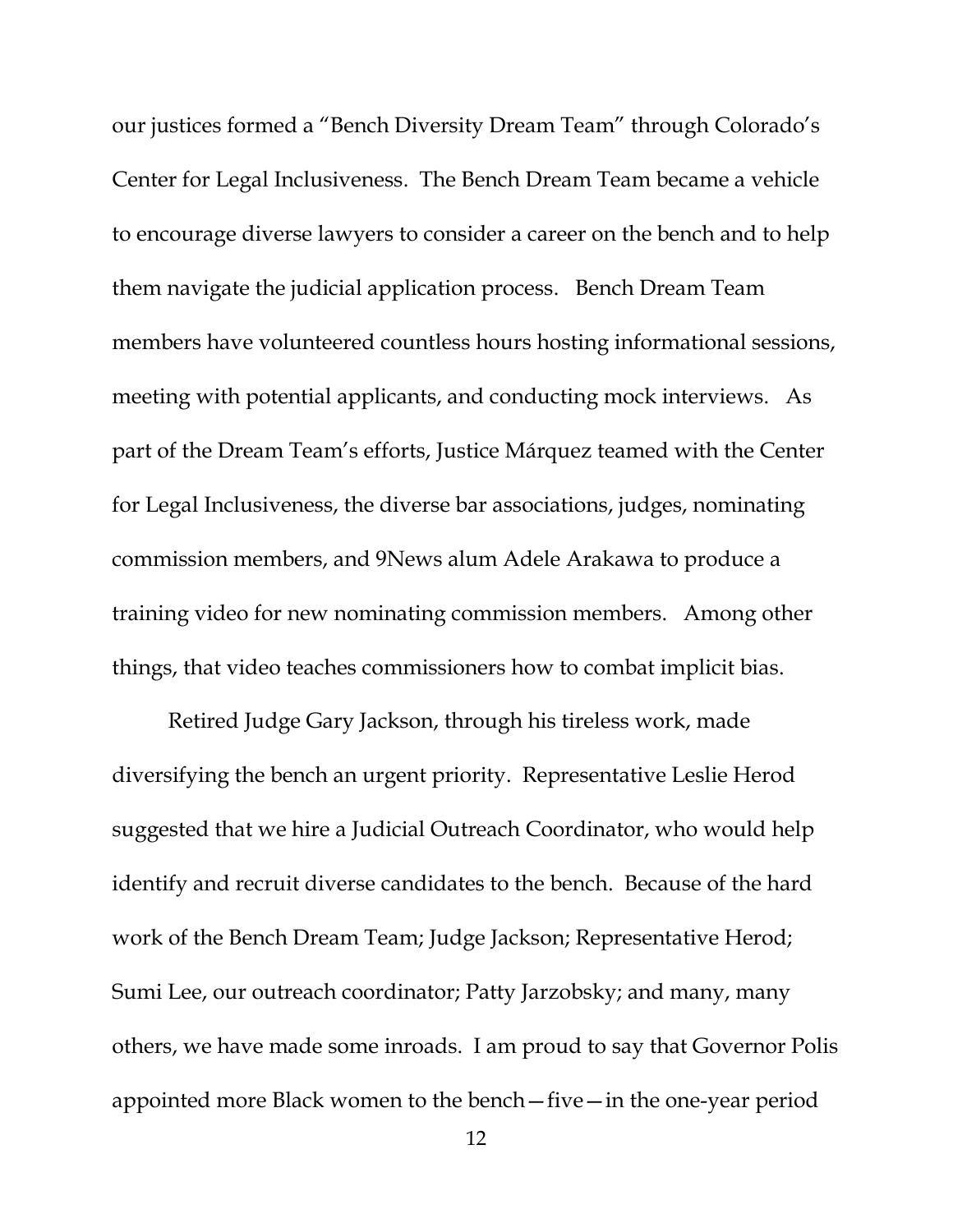between September 1, 2019, and August 31, 2020, than in the previous twenty-five years combined. In addition, fifty-nine percent of judges appointed by Governor Polis in that same time period were female. That has resulted in a nearly 13 percent increase in female judges in the last four years. With that said, the protest for racial justice which took place this past summer and more recent events remind us that much work remains to be done.

Those events have led us to significantly increase our training around issues of racial equality. Judges Paul Dunkelman and Adam Espinoza through their leadership roles as Presidents of the District Court and County Court Judges Associations, respectively—have put on a continuing series of excellent webinars on these issues. The webinars are extremely well-attended by judges across the state and, in addition, several districts have made discussing racial justice a special priority. I want to acknowledge the work of the court of appeals. That court established an Inclusivity, Diversity, Equity, and Anti-Racism Committee to combat systemic racism and injustice by promoting acceptance, respect, and value for all persons and creating an ongoing dialogue to confront biases. To date, the Committee has undertaken a number of projects, including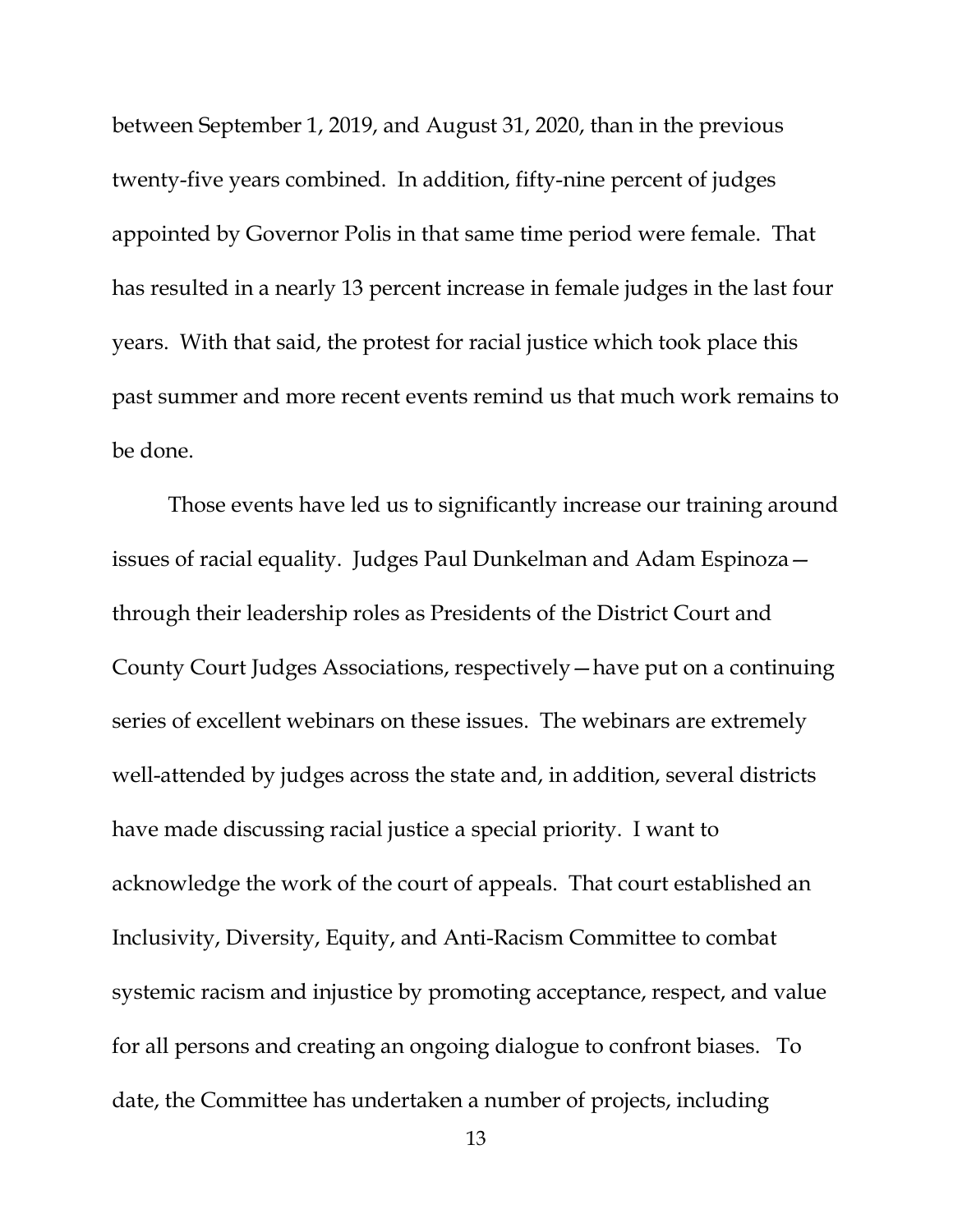spearheading amendments to the Court of Appeals' strategic plan regarding diversity and inclusion, compiling and sharing resources about DEI trainings, and facilitating discussions inside and outside the court, including with regional law schools and law students on these issues.

In the vein of openness, we also looked at the court's practices around sealing records. This past December, with the able assistance of the Colorado Criminal Rules Committee, our court added Rule 55.1 to our Rules of Criminal Procedure. Rule 55.1 is a rule of transparency and accessibility. To borrow from Justice Louis Brandeis, by allowing better and more expedient access to court records, the new rule recognizes sunlight as the best disinfectant. Once the rule takes effect this May, a trial court will not be able to limit the public's access to any part of a court record in a criminal case unless the judge makes written findings that (1) a substantial interest would be served by making the court record or any part of it inaccessible to the public, (2) there is no less restrictive means than making the court record or part of it inaccessible to the public in order to achieve or protect the substantial interest identified, and (3) any substantial interest identified overrides the presumptive public access to the entire court record. Additionally, any order limiting public access to a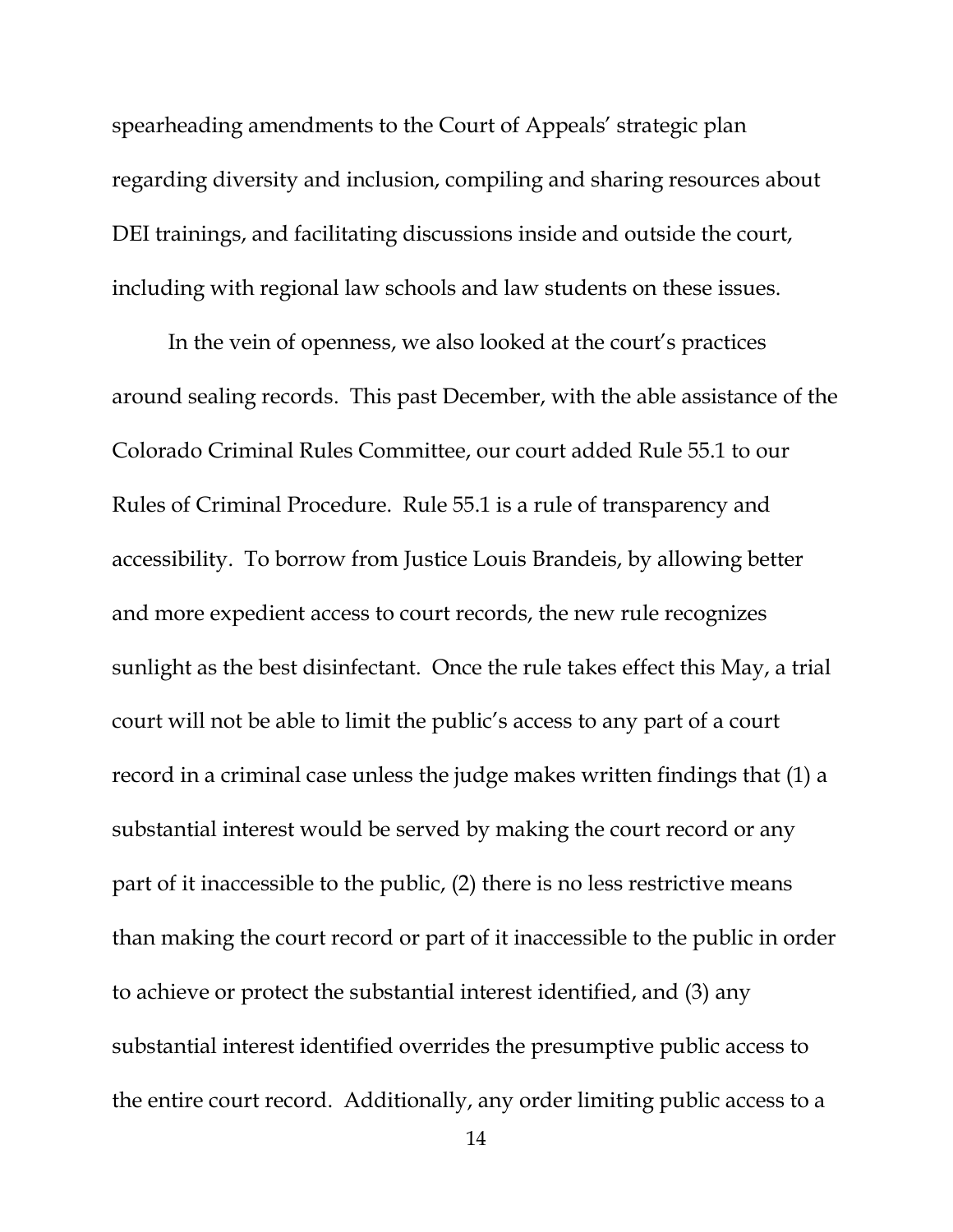court record or to any part of it must indicate the date or event certain by which the order will expire. This will ensure that orders limiting public access do not linger unnecessarily.

I bring these changes up not to claim that we have already changed the branch's culture but only to demonstrate that we are committed to continued reflection on how we can improve. It will take time, but we are committed to the cause.

I started my speech by recognizing that we as a branch are in crisis. But we also face another crisis. This, however, is not a crisis of our own making. This is the practical crisis caused by the pandemic.

To be clear: our trial courts and probation officers have borne the brunt of the effects of the pandemic. Despite risks to their health, our trial courts and probation departments have remained open for business at all times during the pandemic. Our people have acted with the courage of first responders by doing the work required. In my opinion, they have been heroic. While we have made significant changes to how we do business by having virtual and telephonic hearings when possible, there are some hearings that simply require in-person proceedings. Our chief judges have been amazing in how they have innovated and now have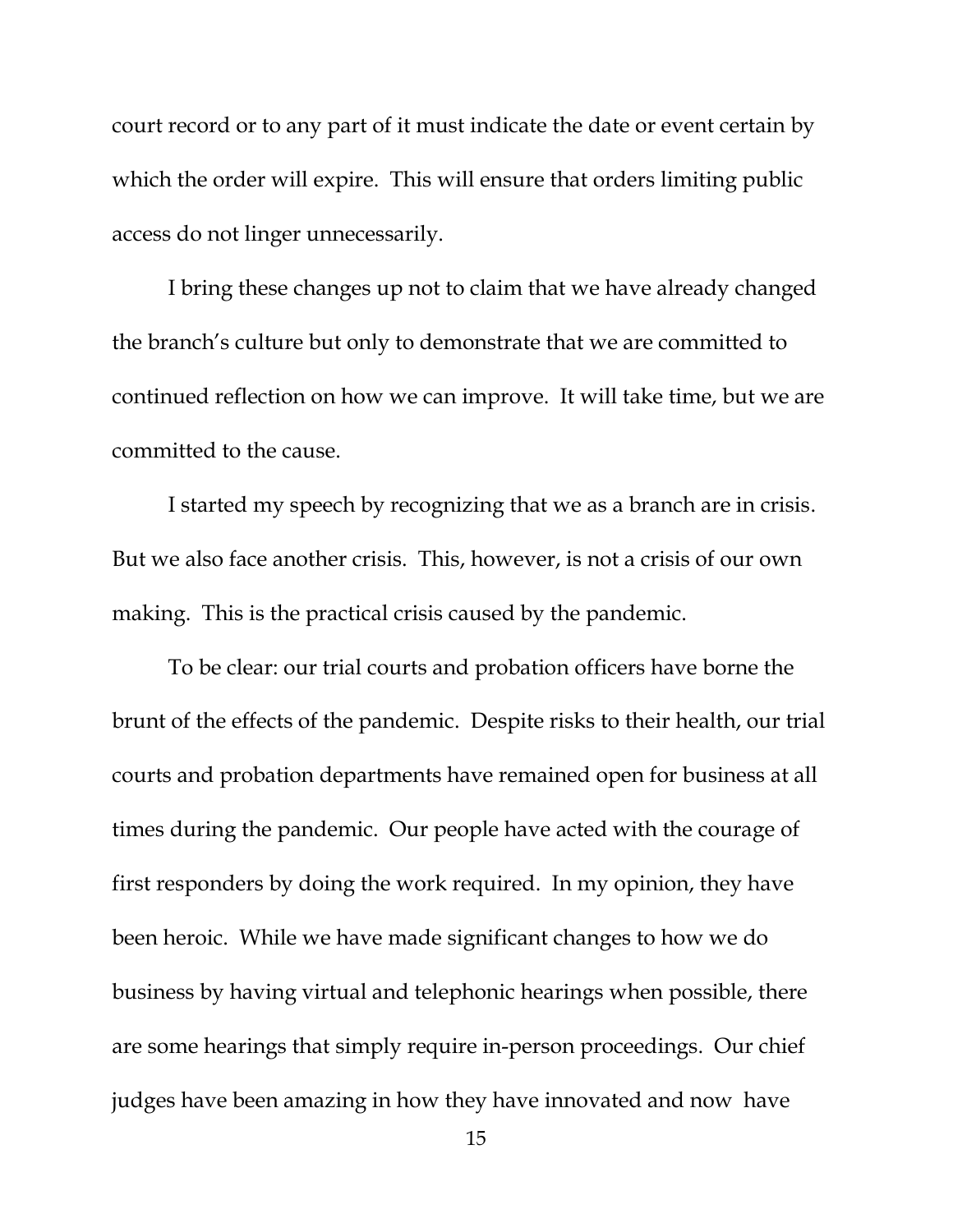modified courtrooms to allow these hearings that must be held in person to be as safe as possible.

But then there are jury trials. They just have not been possible for much of the past twelve months for safety reasons. As a result, we face an unprecedented backlog of jury trials. I will give you a few numbers that demonstrate our plight. Over the past five years, we have had an average of 2,716 jury trials, with 2,400 of those being criminal trials. On January 19, 2021, we had 14,635 jury trials scheduled, statewide—with over 10,000 of those being criminal trials. What that means is that we have somewhere between four and five times the number of criminal jury trials scheduled that we try in an average year. And crime has not stopped, serious crime as not stopped. We come to you, asking for help. But before I address what our strategy is to confront this unprecedented challenge, I want to share my greatest fear about what I am asking.

I recognize that many of you are angry at the branch for the unwanted attention that it has brought to government. You have every right to feel myriad different emotions about the situation. My plea is that you don't take out your anger on our trial courts and on probation, because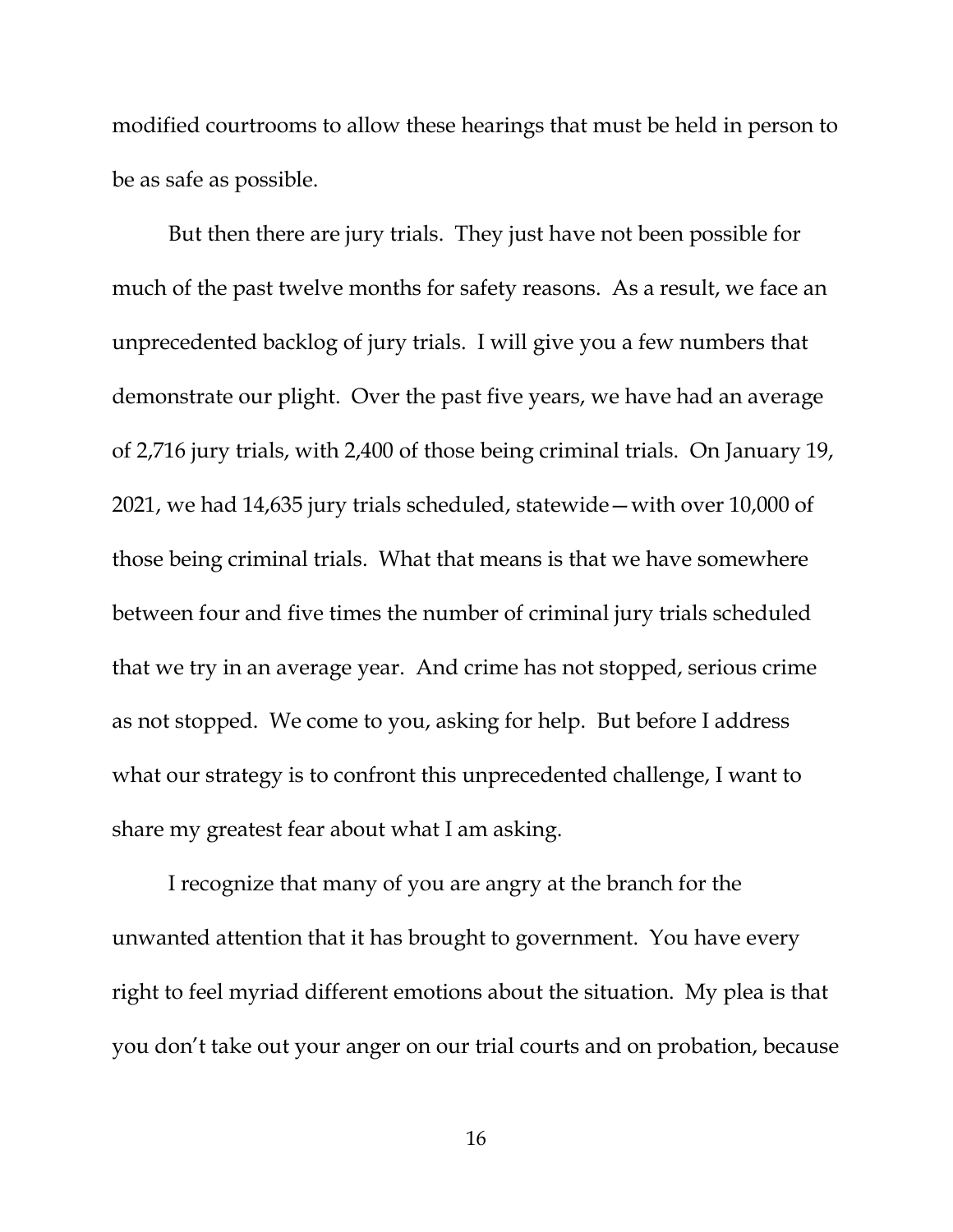this is about us serving the people of this state. So I ask you: If you are mad, then be mad at me.

Our trial courts need help to provide the access to justice that our citizens need and deserve. Without assistance from the General Assembly and, ultimately, the Governor, we will not be able to adequately address the tsunami of jury trials that await. I've had discussions with some of you about one of the biggest challenges—enforcing a defendant's statutory right to trial within six months of entering a not guilty plea. In the early stages of the pandemic, with the assistance of the Criminal Rules Committee, we were proactive on this front and adopted amendments to Rule 24 of our Rules of Criminal Procedure. This amendment provides us flexibility while we're in survival mode. Rule 24, however, only applies so long as a fair jury pool cannot safely be assembled. Therefore, once our trial courts are able to summon jurors with some semblance of normalcy, we will face significant challenges in this area. We are going to have thousands of trials with either ninety-day or six-month deadlines. We need your help.

We are asking for three things: (1) We are asking that you revise the senior judge program to create flexibility that will allow more of our most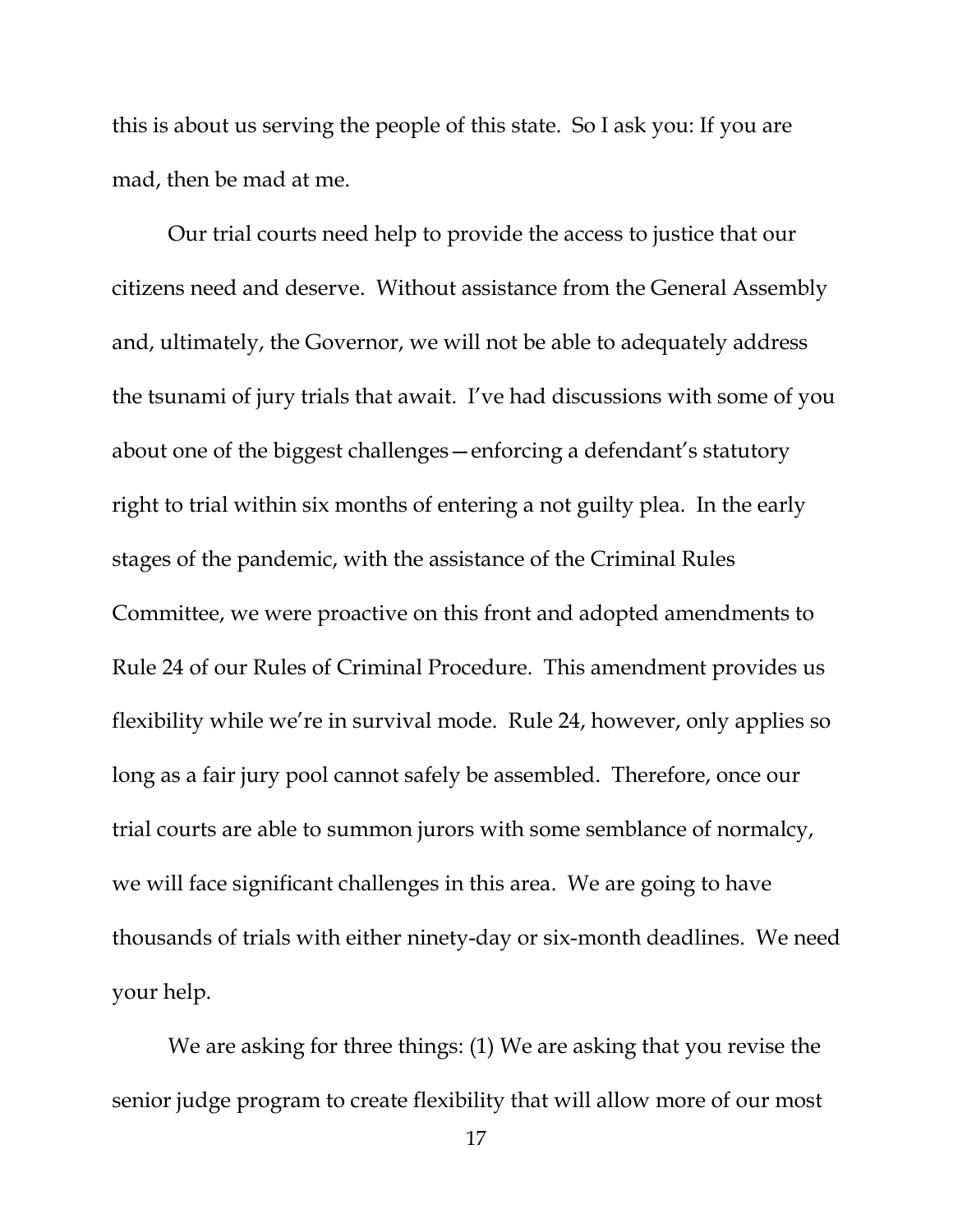experienced jurists to either preside over jury trials or to free up our currently sitting judges to try more cases. We have recently retired judges who are willing and able to step in but who do not want to commit to the required sixty- or ninety-day contracts that currently are required by statute. We need more options for length of service. We also need additional money to expand the program. We have good judges on a waiting list, hoping to help. (2) We are asking for additional staff and magistrates. As you may be aware, when the Governor asked for a budget reduction last spring, we complied. After significant soul-searching, we eliminated nearly two hundred positions, which required laying off 110 people from every part of the branch. With the exception of one position, we are only asking for staff to help the trial courts and probation. Jury trials require staff, and conducting jury trials safely during and after a pandemic requires more staff than usual. (3) We are asking you to allow us some flexibility around the six-month statutory deadline. As I just mentioned, the amendment to Rule 24 will no longer be effective once trials resume in earnest.

Just knowing that trials can be held will encourage resolution. Recently, I had a meeting with many of my partners in the criminal justice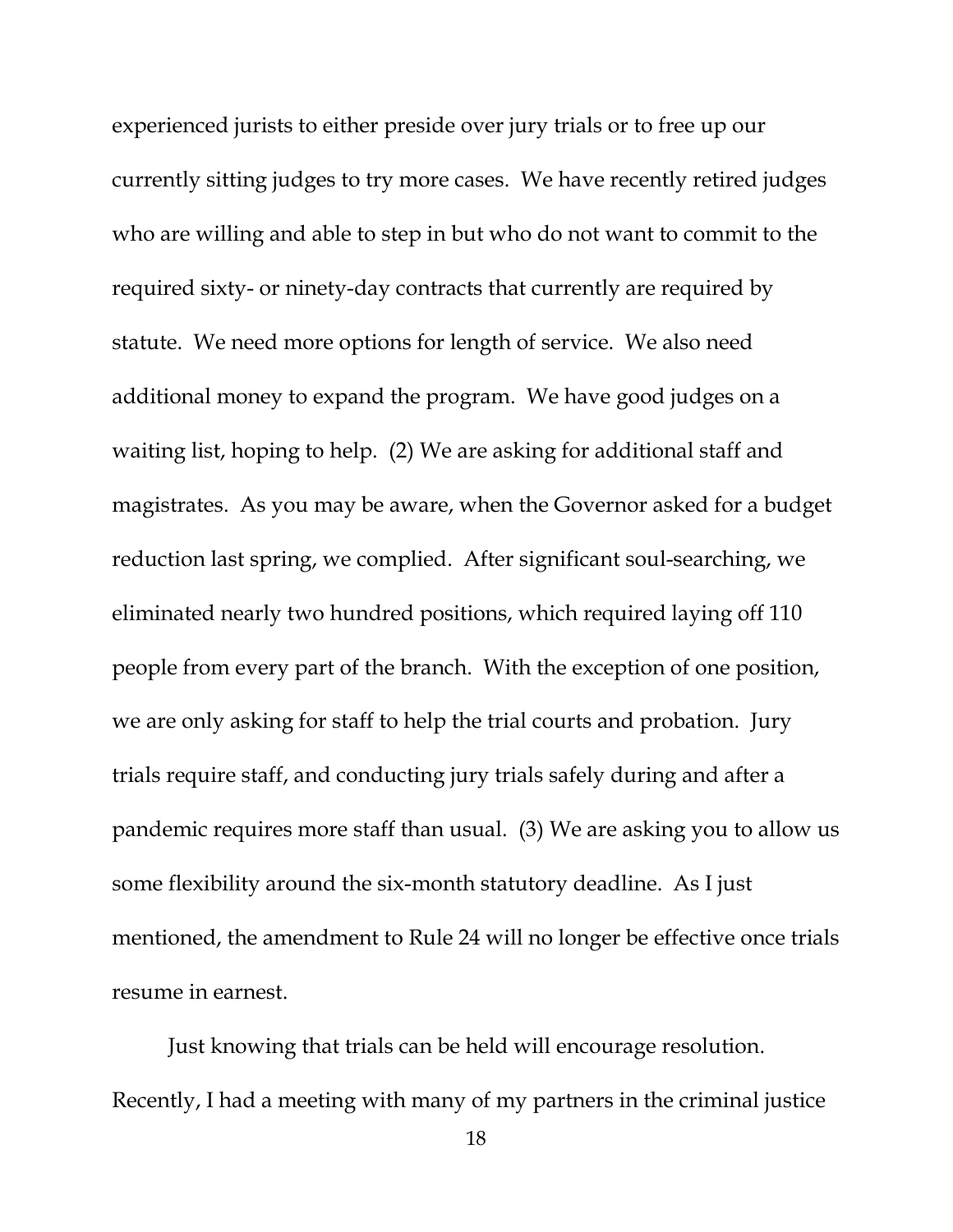system. This included two chief judges, the Attorney General, the Public Defender, the director of the Office of Alternative Defense Counsel, the head of the Colorado District Attorneys' Council, several D.A.s, and others. It was a productive meeting where we discussed developing a "Best Practice Template" for triaging the backlog of cases. I welcome working with these same partners around reasonable amendments to the six-month statutory deadline for criminal trials.

As I speak to you today, jury trials are slowly resuming in some judicial districts, with others to follow in the coming months. I am continuing the practice started by my predecessor, Chief Justice Coats, of empowering our chief judges in each district to decide how and when to resume jury trials. Despite criticism to the contrary, one size does not fit all in how individual courts are run. For example, what works in Greeley may not work in Montrose and vice-versa. That is because we have different positivity rates in different counties, coupled with different courthouses with different facilities and different technological capabilities. The decision of how and when to resume trials has to be made at the local level. The chief judges are working extremely hard, and they all have a common goal: to resume jury trials as soon as they can be done safely. But even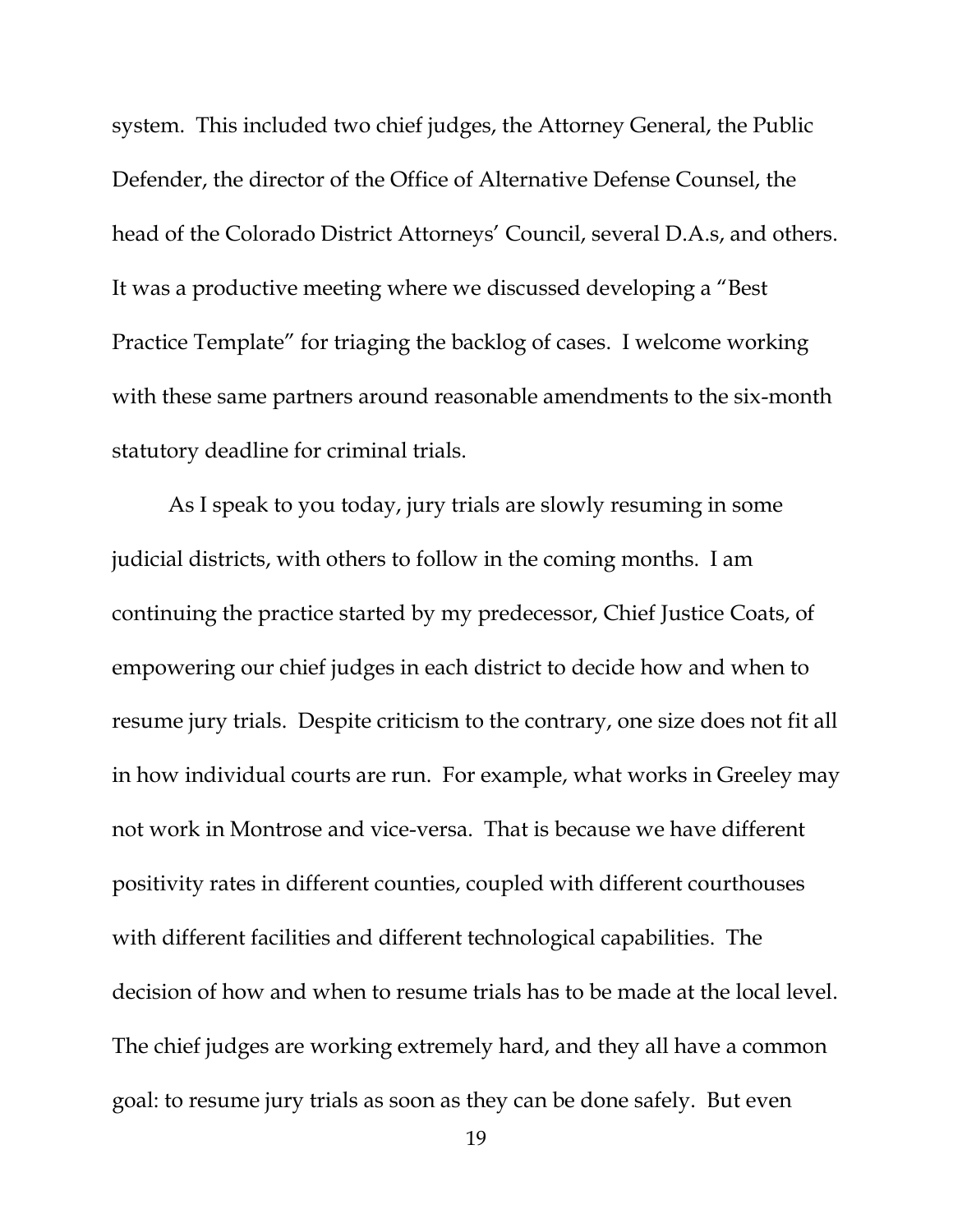then, the trials will start slowly due to safety protocols. We want our jurors safe when they serve.

The pandemic has also brought about some positive changes to practices in the courts and probation departments. I fully expect that many of these new practices will continue into the future. As just one example, many parents in the Dependency and Neglect cases have difficulty traveling to and from court due to a lack of dependable transportation. We have seen that many of the review hearings in these cases—which can be brief if things are going well—can be handled remotely, thus helping parents avoid missing work or treatment. This practice will be employed across all case types as appropriate.

The pandemic complicated work for our probation departments, in particular, because establishing the relationship between a probation officer and their client is frequently the key to successfully completing probation. I am sure everyone in this room has experienced the difficulties of connecting with people via one of the virtual platforms. With that said, our probation officers have made necessary adjustments and have remained committed to helping their clients and providing services to the best of their ability.

20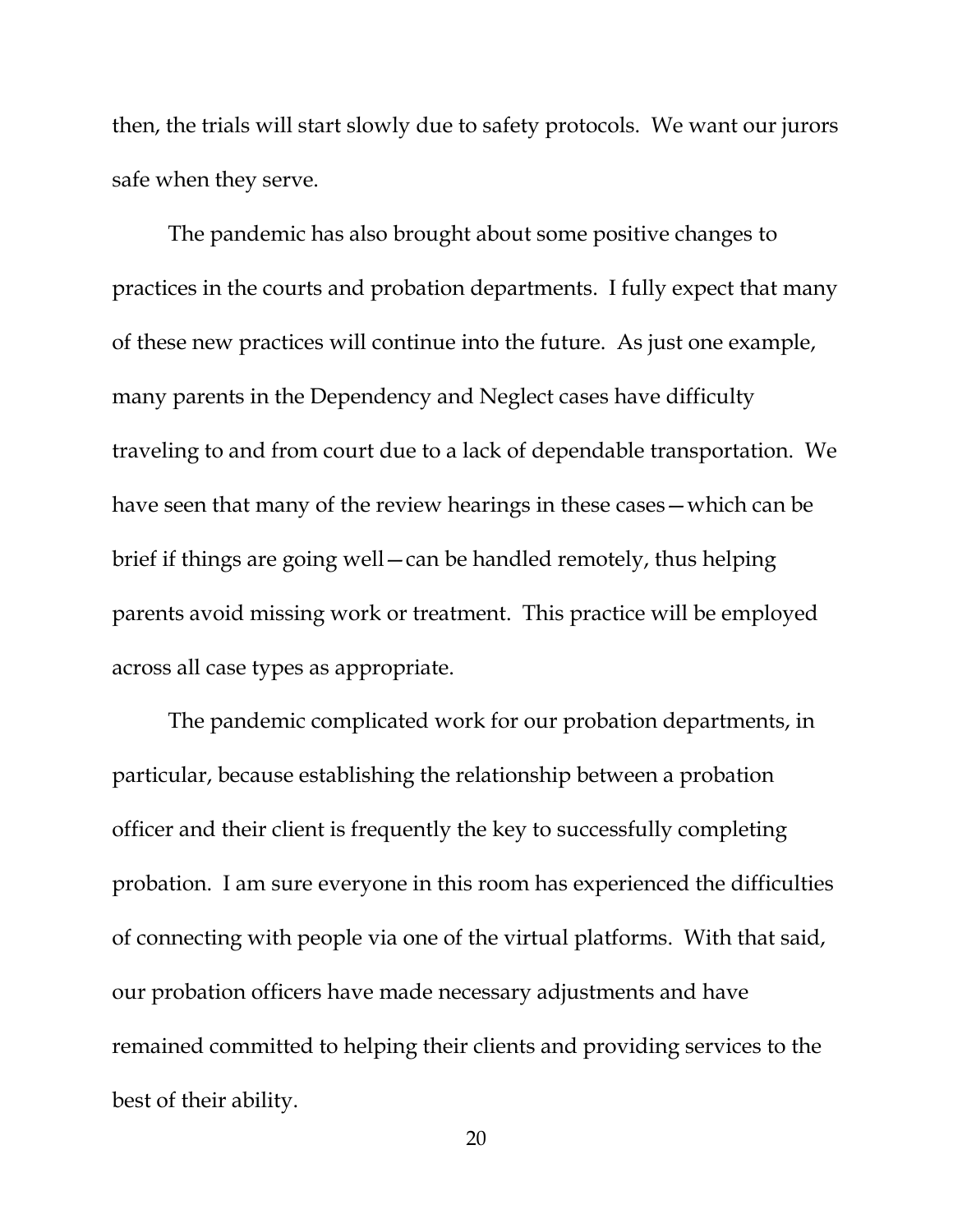When people talk about the work of the judicial branch, they often overlook probation. But I want to remind everyone that probation remains the most cost-effective method for supervising offenders. This fiscal year, an offender incarcerated in the Department of Corrections will cost the state approximately \$46,866, an offender in the Community Corrections program approximately \$9,936, and an offender on parole approximately \$6,924. An offender on probation, by contrast, will cost the state about \$1,662—a fraction of the cost of any of the alternatives.

I also recognize that some people are under the impression that probation operates as a sort of zero-tolerance, punitive system—that if, for example, an offender on probation misses an appointment with her probation officer, the officer will immediately file a motion to revoke probation. That's just not accurate. To the contrary, probation focuses on providing offenders with the rehabilitation and support they need to regain control of their own lives and contribute meaningfully to society. I want to share a story about one probation client. Her story is not an outlier. I am going to share her story in her own words:

"When I started probation, I came as a broken soul. When I came to my first appointment, my children and I were bouncing between living in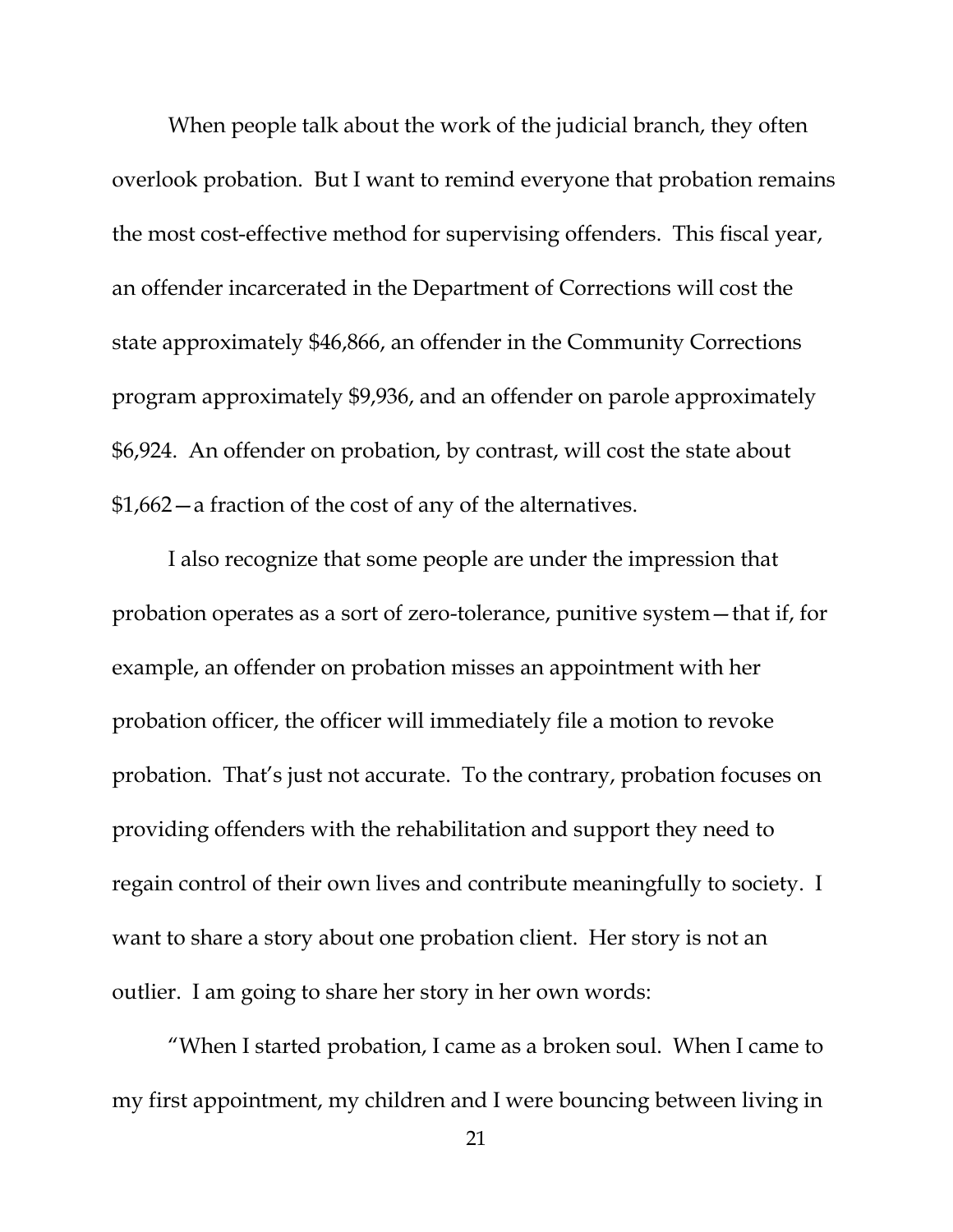my truck and a house filled with multiple dealers. We struggled with basic necessities like finding a restroom and getting water. After a few months of failing regular probation miserably, I was handed off to a new program: Specialized Drug Offender Program.

"I sat in orientation and they discussed the program and the treatment provider, Mile High Behavioral Healthcare. They identified so many resources, expressed an underlying faith in us as addicts and our ability to recover, and provided support from all angles. I left the room with tears in my eyes. This is what I needed.

"I started treatment and saw my probation officers weekly. Treatment became my family, probation officers my mentors. They helped instill my faith in myself again. They believed in me and truly cared about my children and [me].

"Today, I am a Peer Coach. My future is limitless."

Her probation officer said that this client was granted early termination and has carried what she learned forward in her new life.

This is emblematic of the work of probation officers across the state. I know from my time as a trial judge that probation officers take great pride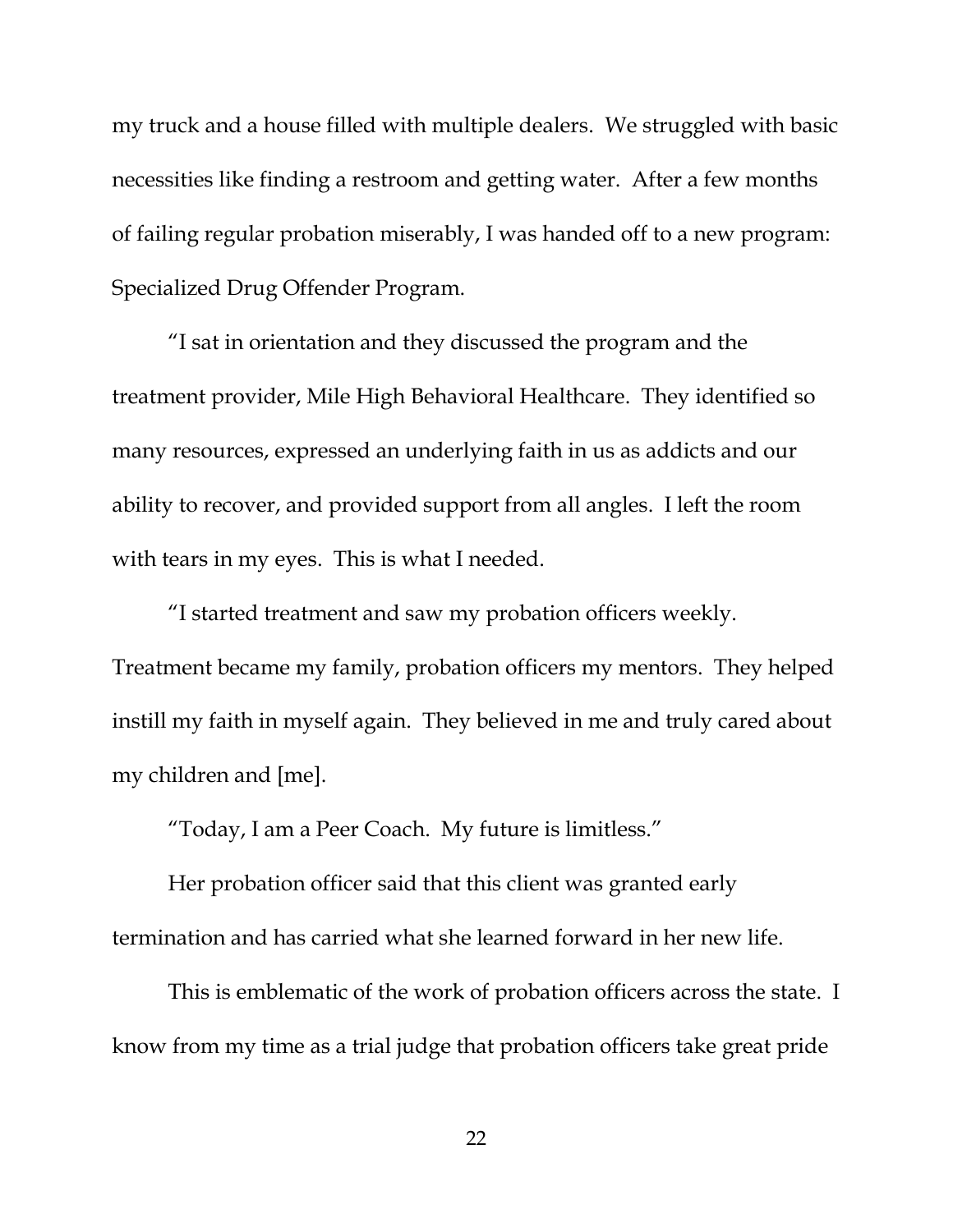in their clients' success and consider it a personal defeat when their clients fail. I am proud to have such dedicated people as part of the branch.

Although I gave you a brief summary of who I am a few minutes ago, I neglected to mention that, in the limited free time that I have as a justice, I enjoy reading history—even if that means listening to a book on tape during my commute. I'm particularly fond of Abraham Lincoln for his strength of character, grace under pressure, and communication skills. If you visit my office or home, you'll notice multiple books on Lincoln, including one about his time "riding the circuit" in Illinois as a young lawyer. As he so often did, he wrote something that still is true today.

In his "Second Annual Message to Congress"—delivered December 2, 1862, after one of the costliest battles of the early Civil War, when he feared that the Union's resolve to win the war was waning—Lincoln stated, and the words have meaning to me today, that "The dogmas of the quiet past are inadequate to the stormy present. The occasion is piled high with difficulty, and we must rise with the occasion. As our case is new, so must we think anew and act anew." Lincoln was talking about the survival of the country. I am talking about maintaining the independence and